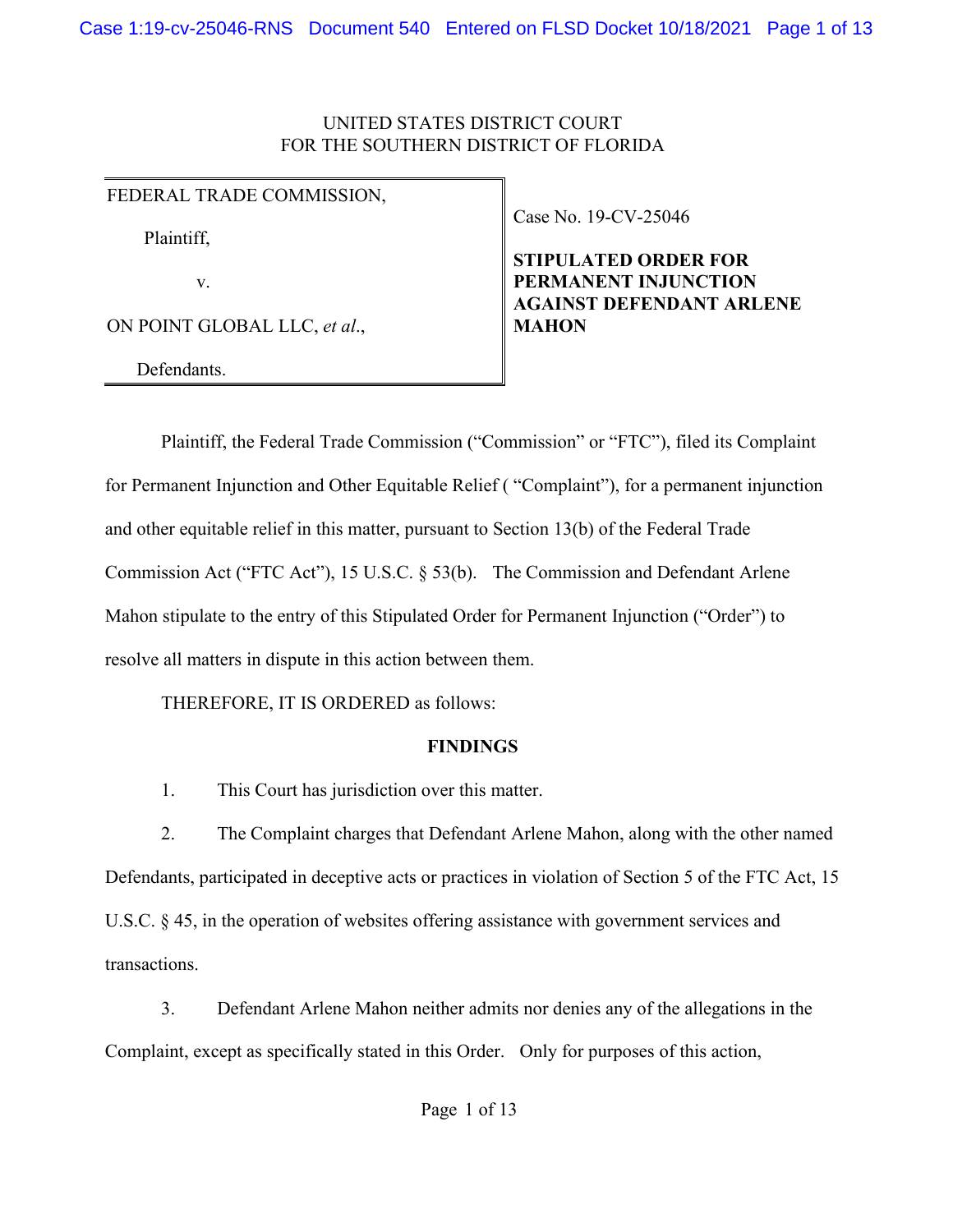Defendant Arlene Mahon admits the facts necessary to establish jurisdiction.

4. Defendant Arlene Mahon waives any claim that she may have under the Equal Access to Justice Act, 28 U.S.C. § 2412, concerning the prosecution of this action through the date of this Order, and agrees to bear her own costs and attorney fees.

5. Defendant Arlene Mahon waives all rights to appeal or otherwise challenge or contest the validity of this Order.

### **DEFINITIONS**

For the purpose of this Order, the following definitions apply:

A. "**Clear(ly) and conspicuous(ly)**" means that a required disclosure is difficult to miss (*i.e*., easily noticeable) and easily understandable by ordinary consumers, including in all of the following ways:

- 1. In any communication that is solely visual or solely audible, the disclosure must be made through the same means through which the communication is presented. In any communication made through both visual and audible means, such as a television advertisement, the disclosure must be presented simultaneously in both the visual and audible portions of the communication even if the representation requiring the disclosure is made in only one means.
- 2. A visual disclosure, by its size, contrast, location, the length of time it appears, and other characteristics, must stand out from any accompanying text or other visual elements so that it is easily noticed, read, and understood.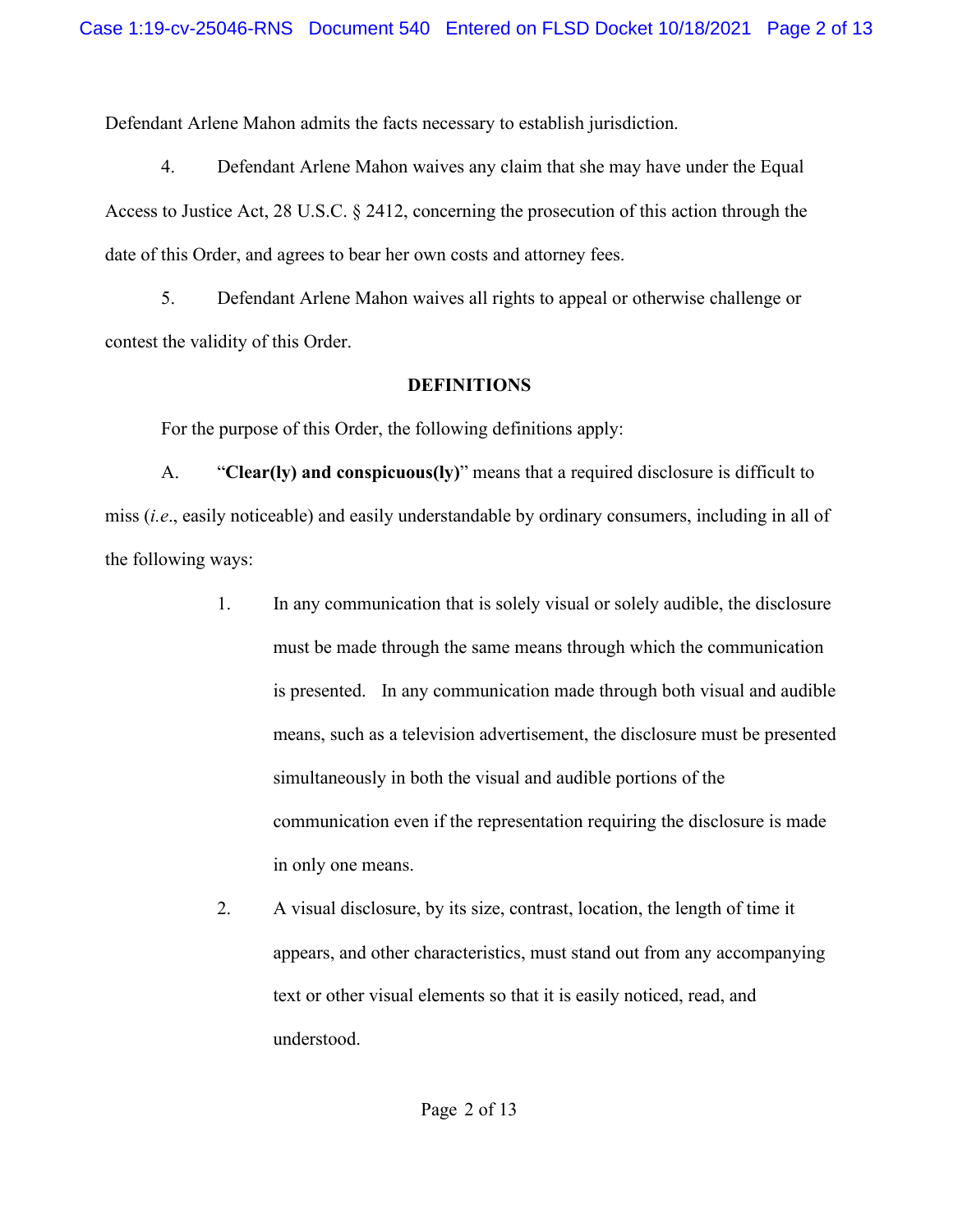- 3. An audible disclosure, including by telephone or streaming video, must be delivered in a volume, speed, and cadence sufficient for ordinary consumers to easily hear and understand it.
- 4. In any communication using an interactive electronic medium, such as the Internet or software, the disclosure must be unavoidable.
- 5. The disclosure must use diction and syntax understandable to ordinary consumers and must appear in each language in which the representation that requires the disclosure appears.
- 6. The disclosure must comply with these requirements in each medium through which it is received, including all electronic devices and face-to-face communications.
- 7. The disclosure must not be contradicted or mitigated by, or inconsistent with, anything else in the communication.
- 8. When the representation or sales practice targets a specific audience, such as children, the elderly, or the terminally ill, "ordinary consumers" includes reasonable members of that group.

B. "**Corporate Defendants**" means On Point Global LLC; On Point Employment LLC; On Point Guides LLC f/k/a Rogue Media Services LLC; DG DMV LLC; On Point Domains LLC; Final Draft Media LLC; Waltham Technologies LLC; Cambridge Media Series LLC f/k/a License America Media Series LLC; Issue Based Media LLC; Bella Vista Media Ltd. also d/b/a BV Media; Carganet S.A. also d/b/a G8 Labs; Dragon Global LLC; Dragon Global Management LLC; Dragon Global Holdings LLC; Direct Market LLC; Bluebird Media LLC;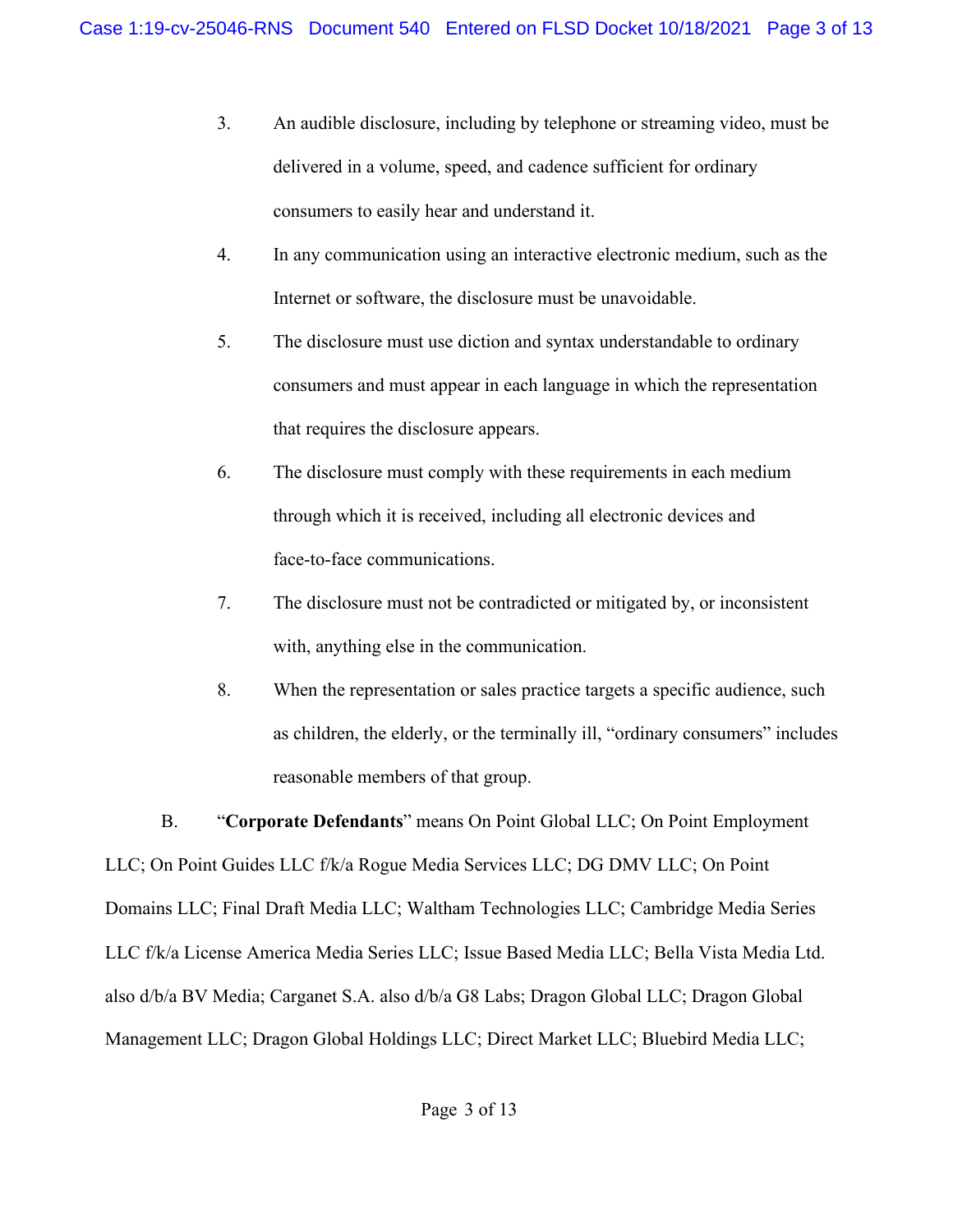Borat Media LLC; Bring Back the Magic Media LLC; Chametz Media LLC; Chelsea Media LLC; Coinstar Media LLC; Domain Development Studios LLC; Domain Dividends Media LLC; Eagle Media LLC; Falcon Media LLC; GNR Media LLC; Island Media LLC; Leatherback Media Group LLC; Macau Media LLC; CEG Media LLC f/k/a Matzoh Media LLC; MBL Media Ltd. Inc.; Orange and Blue Media LLC; Orange Grove Media LLC; Panther Media LLC; Pirate Media LLC; Pivot Media Group LLC; PJ Groove Media LLC; Sandman Media Group LLC; Shadow Media LLC; Skylar Media LLC; Slayer Billing LLC; Spartacus Media LLC; Very Busy Media LLC; Wasabi Media LLC; Yamazaki Media LLC; Bronco Family Holdings LP a/k/a Bronco Holdings Family LP; BAL Family LP; Cardozo Holdings LLC; 714 Media Ltd.; Mac Media Ltd.; On Point Capital Partners LLC; License America Management LLC; License America Holdings LLC; Blackbird Media LLC; and each of their subsidiaries, affiliates, successors, and assigns.

C. "**Defendants**" means all of the Individual Defendants and the Corporate Defendants, individually, collectively, or in any combination.

D. **"Express Verifiable Authorization"** means express written authorization by the customer, which includes the customer's signature, and shall include an electronic or digital form of signature, to the extent that such form of signature is recognized as a valid signature under applicable federal law or state contract law, and which evidences clearly both the customer's authorization of the uses Defendant will make of the customer's information and the customer's receipt, prior to providing such authorization, of: (1) an accurate description, Clearly and Conspicuously stated, of the information to be collected; (2) an accurate description, Clearly and Conspicuously stated, of the goods or services to be provided in exchange for the information; (3) an accurate description, Clearly and Conspicuously stated, of the specific use, disclosure, or sale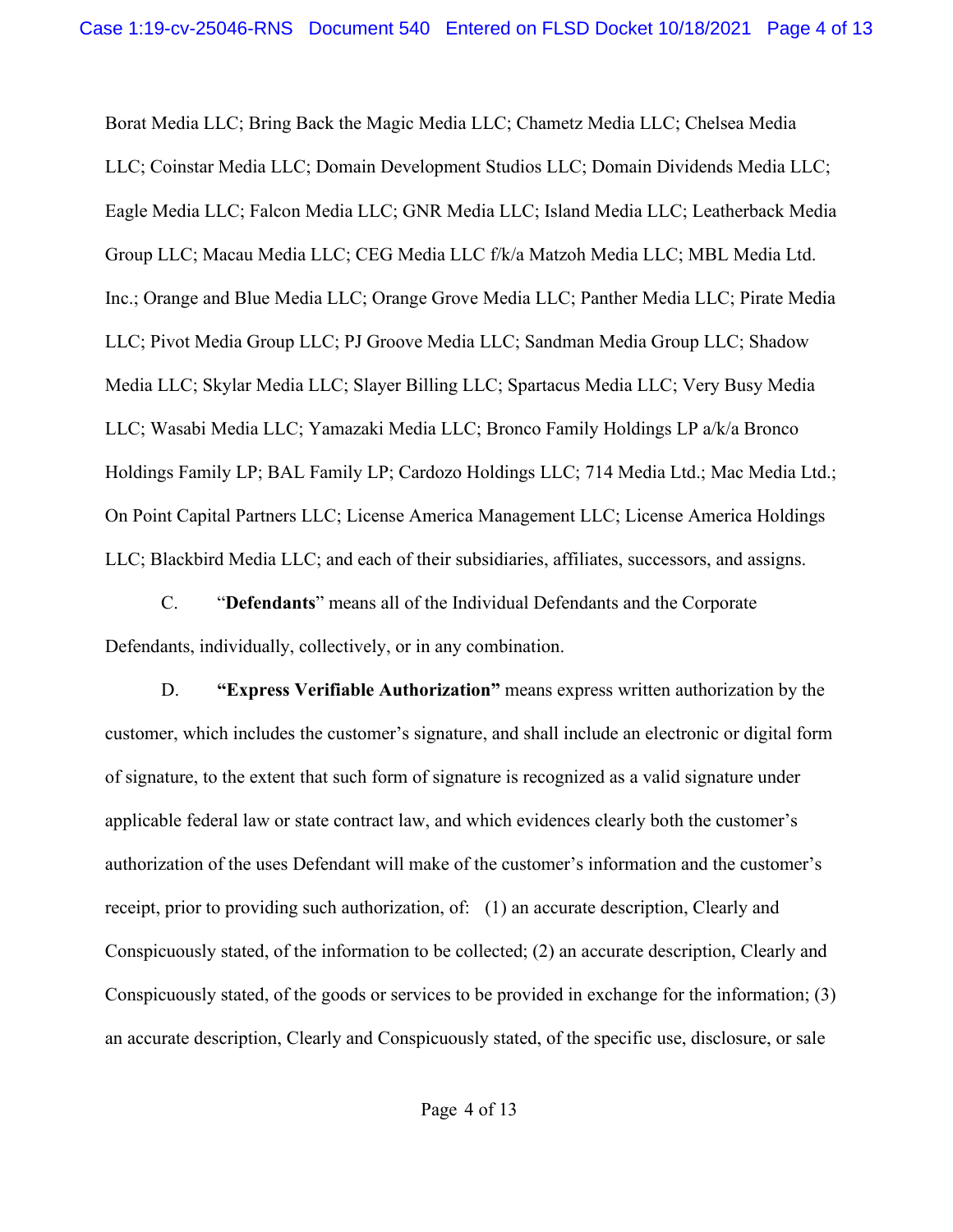Defendants are authorized to make of the information the customer is providing; and (4) an accurate description, Clearly and Conspicuously stated, of the identity or specific category of any third party to whom the information will be disclosed or sold.

E. "**Individual Defendants**" means Burton Katz, Brent Levison, Robert Zangrillo, Arlene Mahon, Elisha Rothman, and Christopher Sherman, individually, collectively, or in any combination.

## **ORDER**

# **I. PROHIBITION AGAINST USE OF INFORMATION WITHOUT EXPRESS VERIFIABLE AUTHORIZATION**

IT IS ORERED that Arlene Mahon and her officers, agents, employees, and attorneys, and all other persons in active concert or participation with any of them, who receive actual notice of this Order, whether acting directly or indirectly, are permanently restrained and enjoined from disclosing or using information obtained from a customer without that customer's Express Verifiable Authorization for such disclosure or use.

# **II. PROHIBITION AGAINST MISREPRESENTATIONS**

IT IS FURTHER ORDERED that Arlene Mahon and her officers, agents, employees, and attorneys, and all other persons in active concert or participation with any of them, who receive actual notice of this Order, whether acting directly or indirectly, in connection with promoting or offering any good or service are permanently restrained and enjoined from misrepresenting or assisting others in misrepresenting, expressly or by implication:

A. that consumers can complete state motor vehicle or state licensing transactions, eligibility determinations for public benefits, or any other governmental transactions on Defendants' websites;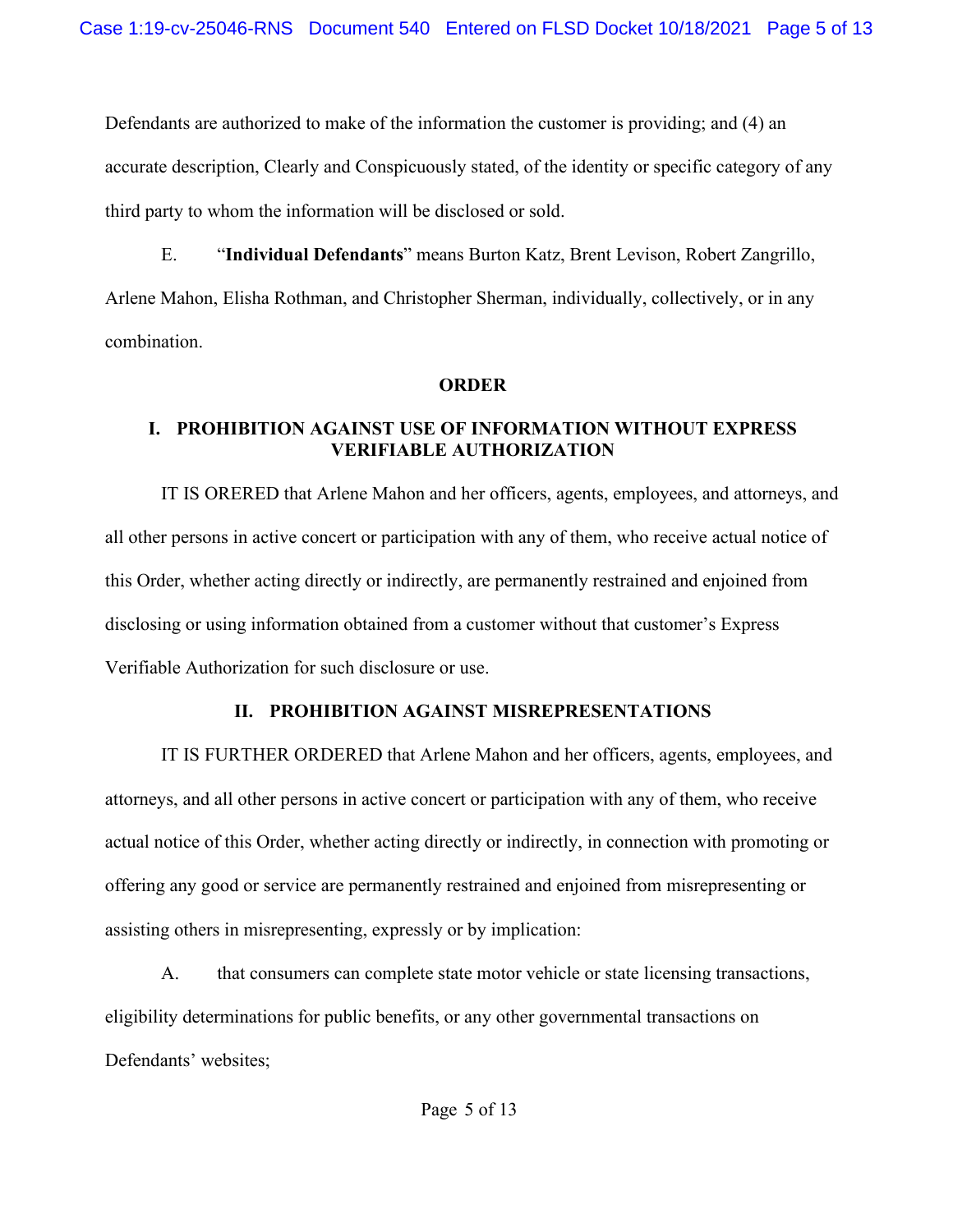B. that consumers who submit payment or personal information on Defendants' websites will receive a state motor vehicle service, state license, eligibility determination for public benefits, or any other governmental service;

C. that consumers who submit payment or personal information on Defendants' website can conduct or complete a government transaction more quickly or efficiently on Defendants' website than by conducting the same transaction directly with the government;

D. that the information Defendants provide regarding government services and transactions is more accurate or easier to understand than information the government provides about those services and transactions; or

E. any other fact material to consumers concerning any good or service, such as: the total costs; any material restrictions, limitations, or conditions; or any material aspect of its performance, efficacy, nature, or central characteristics.

### **III. CUSTOMER INFORMATION**

IT IS FURTHER ORDERED that Arlene Mahon and her officers, agents, employees, and attorneys, and all other persons in active concert or participation with any of them, who receive actual notice of this Order are permanently restrained and enjoined from directly or indirectly:

A. disclosing, using, or benefitting from customer information, including the name, address, telephone number, email address, social security number, other identifying information, or any data that enables access to a customer's account (including a credit card, bank account, or other financial account), that Defendants obtained prior to entry of this Order in connection with the operation of websites offering assistance with government services and transactions; and

B. failing to destroy such customer information in all forms in their possession,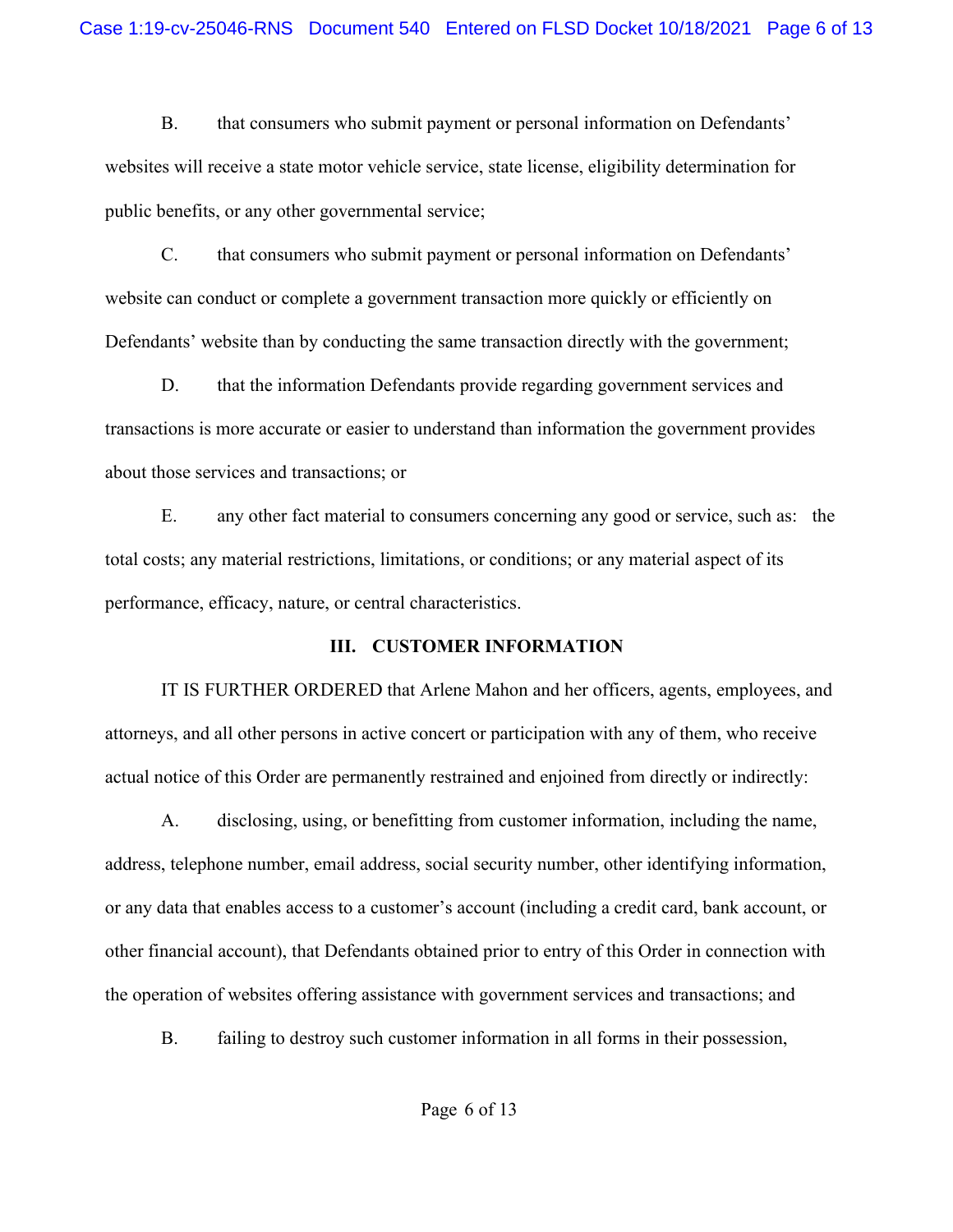custody, or control within 30 days after receipt of written direction to do so from a representative of the Commission.

Provided, however, that customer information need not be disposed of, and may be disclosed, to the extent requested by a government agency or required by law, regulation, or court order.

### **IV. COOPERATION**

# IT IS FURTHER ORDERED that Arlene Mahon must fully cooperate with

representatives of the Commission in this case and in any investigation related to or associated with the transactions or the occurrences that are the subject of the Complaint. Arlene Mahon must provide truthful and complete information, evidence, and testimony. Arlene Mahon must appear for interviews, discovery, hearings, trials, and any other proceedings that a Commission representative may reasonably request upon 5 days written notice, or other reasonable notice, at such places and times as a Commission representative may designate, without the service of a subpoena.

### **V. ORDER ACKNOWLEDGMENTS**

IT IS FURTHER ORDERED that Arlene Mahon obtain acknowledgments of receipt of this Order:

A. Arlene Mahon, within 7 days of entry of this Order, must submit to the Commission an acknowledgment of receipt of this Order sworn under penalty of perjury.

B. For 10 years after entry of this Order, Arlene Mahon must, for any business that she, individually or collectively with any other Defendant, is the majority owner or controls directly or indirectly, deliver a a copy of this Order to: (1) all principals, officers, directors, and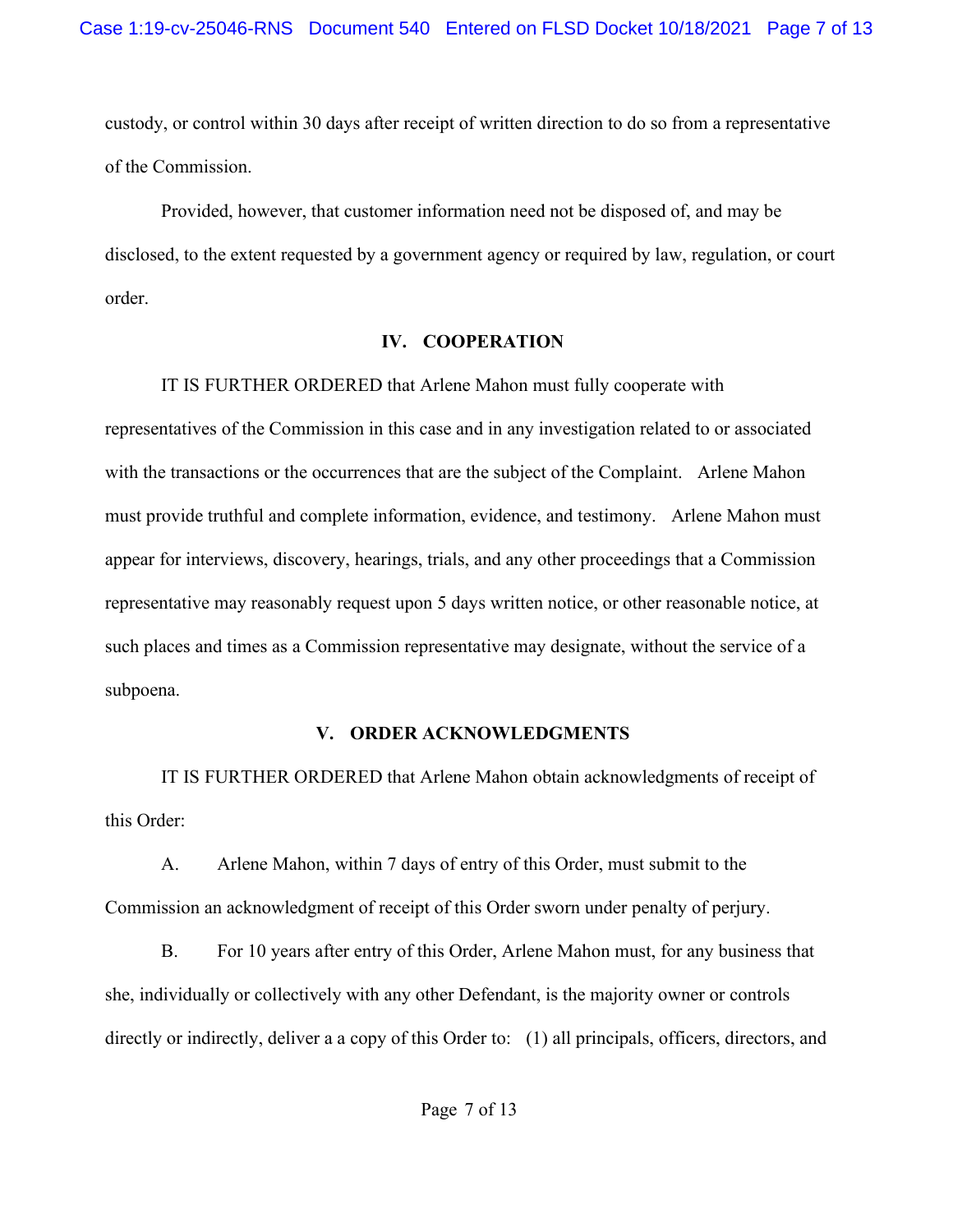LLC managers and members; (2) all employees having managerial responsibilities for conduct related to the subject matter of the Order and all agents and representatives who participate in conduct related to the subject matter of the Order; and (3) any business entity resulting from any change in structure as set forth in the Section titled Compliance Reporting. Delivery must occur within 7 days of entry of this Order for current personnel. For all others, delivery must occur before they assume their responsibilities.

C. From each individual or entity to which Arlene Mahon delivered a copy of this Order, that Defendant must obtain, within 30 days, a signed and dated acknowledgment of receipt of this Order.

### **VI. COMPLIANCE REPORTING**

IT IS FURTHER ORDERED that Arlene Mahon make timely submissions to the Commission:

A. One year after entry of this Order, Arlene Mahon must submit a compliance report, sworn under penalty of perjury:

1. Arlene Mahon must: (a) identify the primary physical, postal, and email address and telephone number, as designated points of contact, which representatives of the Commission may use to communicate with her; (b) identify all of her businesses by all of their names, telephone numbers, and physical, postal, email, and Internet addresses; (c) describe the activities of each business, including the goods and services offered, the means of advertising, marketing, and sales, and the involvement of any other Defendant (which Arlene Mahon must describe if she knows or should know due to her own involvement); (d) describe in detail whether and how she is in compliance with each Section of this Order; and (e) provide a copy of each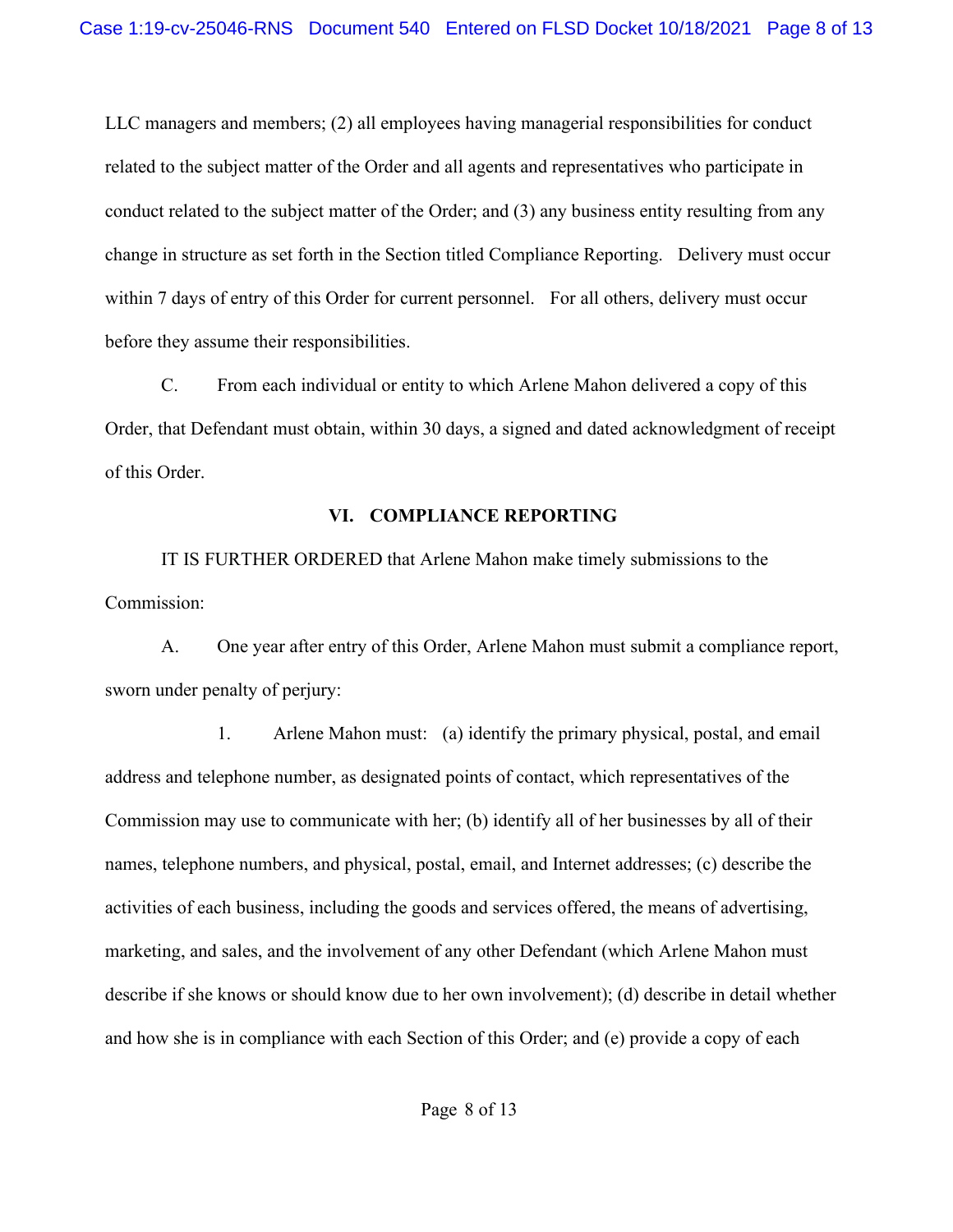Order Acknowledgment obtained pursuant to this Order, unless previously submitted to the Commission.

2. Additionally, Arlene Mahon must: (a) identify all telephone numbers and all physical, postal, email and Internet addresses, including all residences; (b) identify all business activities, including any business for which she performs services whether as an employee or otherwise and any entity in which she has any ownership interest; and (c) describe in detail her involvement in each such business, including title, role, responsibilities, participation, authority, control, and any ownership.

B. For 20 years after entry of this Order, Arlene Mahon must submit a compliance notice, sworn under penalty of perjury, within 14 days of any change in the following:

1. Arlene Mahon must report any change in: (a) any designated point of contact; or (b) the structure of any entity that she has any ownership interest in or controls directly or indirectly that may affect compliance obligations arising under this Order, including: creation, merger, sale, or dissolution of the entity or any subsidiary, parent, or affiliate that engages in any acts or practices subject to this Order.

2. Additionally, Arlene Mahon must report any change in: (a) name, including aliases or fictitious name, or residence address; or (b) title or role in any business activity, including any business for which she performs services whether as an employee or otherwise and any entity in which she has any ownership interest, and identify the name, physical address, and any Internet address of the business or entity.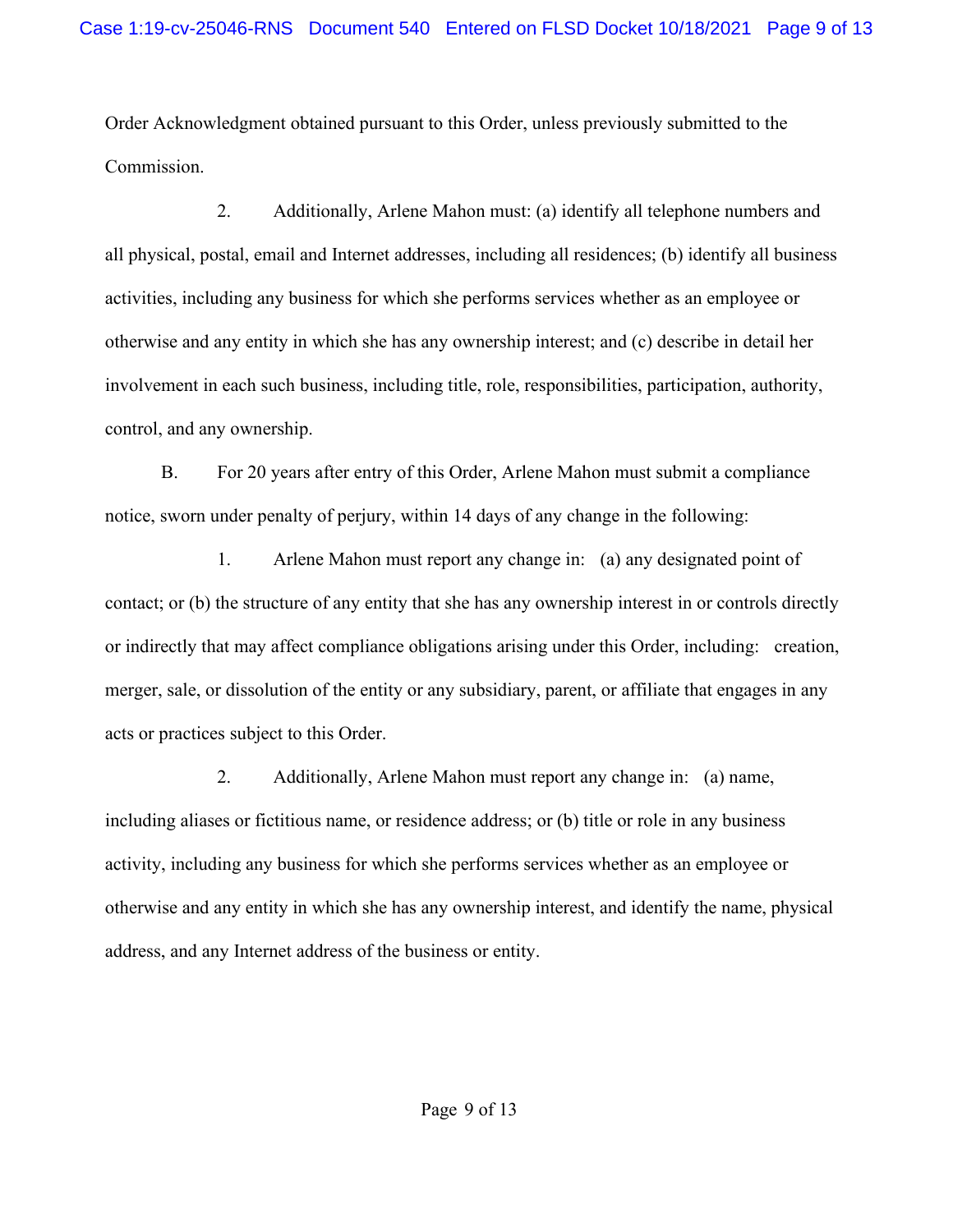C. Arlene Mahon must submit to the Commission notice of the filing of any bankruptcy petition, insolvency proceeding, or similar proceeding by or against her within 14 days of its filing.

D. Any submission to the Commission required by this Order to be sworn under penalty of perjury must be true and accurate and comply with 28 U.S.C. § 1746, such as by concluding: "I declare under penalty of perjury under the laws of the United States of America that the foregoing is true and correct. Executed on: " and supplying the date, signatory's full name, title (if applicable), and signature.

E. Unless otherwise directed by a Commission representative in writing, all submissions to the Commission pursuant to this Order must be emailed to DEbrief@ftc.gov or sent by overnight courier (not the U.S. Postal Service) to: Associate Director for Enforcement, Bureau of Consumer Protection, Federal Trade Commission, 600 Pennsylvania Avenue NW, Washington, DC 20580. The subject line must begin: FTC v. On Point Global LLC, et al., X130054.

#### **VII. RECORDKEEPING**

IT IS FURTHER ORDERED that Arlene Mahon must create certain records for 20 years after entry of the Order, and retain each such record for 5 years. Specifically, for any business that she, individually or collectively with any other Defendant, is a majority owner or controls directly or indirectly, must create and retain the following records:

A. accounting records showing the revenues from all goods or services sold;

B. personnel records showing, for each person providing services, whether as an employee or otherwise, that person's: name; addresses; telephone numbers; job title or position;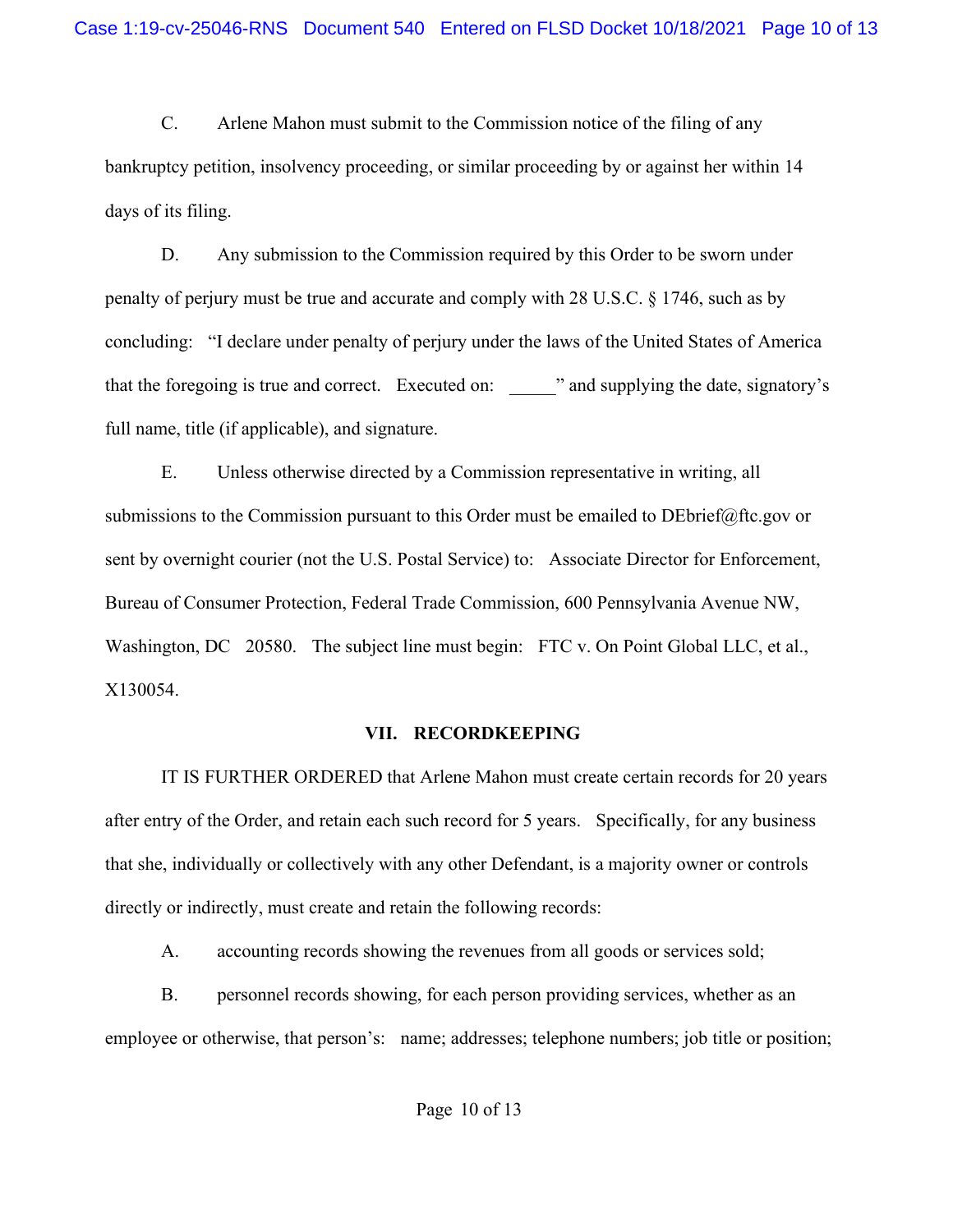dates of service; and (if applicable) the reason for termination;

C. records of all consumer complaints and refund requests, whether received directly or indirectly, such as through a third party, and any response;

D. all records necessary to demonstrate full compliance with each provision of this Order, including all submissions to the Commission; and

E. a copy of each unique advertisement, website, or other marketing material.

# **VIII. COMPLIANCE MONITORING**

IT IS FURTHER ORDERED that, for the purpose of monitoring Arlene Mahon's compliance with this Order:

A. Within 14 days of receipt of a written request from a representative of the Commission, Arlene Mahon must: submit additional compliance reports or other requested information, which must be sworn under penalty of perjury; appear for depositions; and produce documents for inspection and copying. The Commission is also authorized to obtain discovery, without further leave of court, using any of the procedures prescribed by Federal Rules of Civil Procedure 29, 30 (including telephonic depositions), 31, 33, 34, 36, 45, and 69.

B. For matters concerning this Order, the Commission is authorized to communicate directly with Arlene Mahon. Arlene Mahon must permit representatives of the Commission to interview any employee or other person affiliated with her who has agreed to such an interview. The person interviewed may have counsel present.

C. The Commission may use all other lawful means, including posing, through its representatives as consumers, suppliers, or other individuals or entities, to communicate with Arlene Mahon or any individual or entity affiliated with her, without the necessity of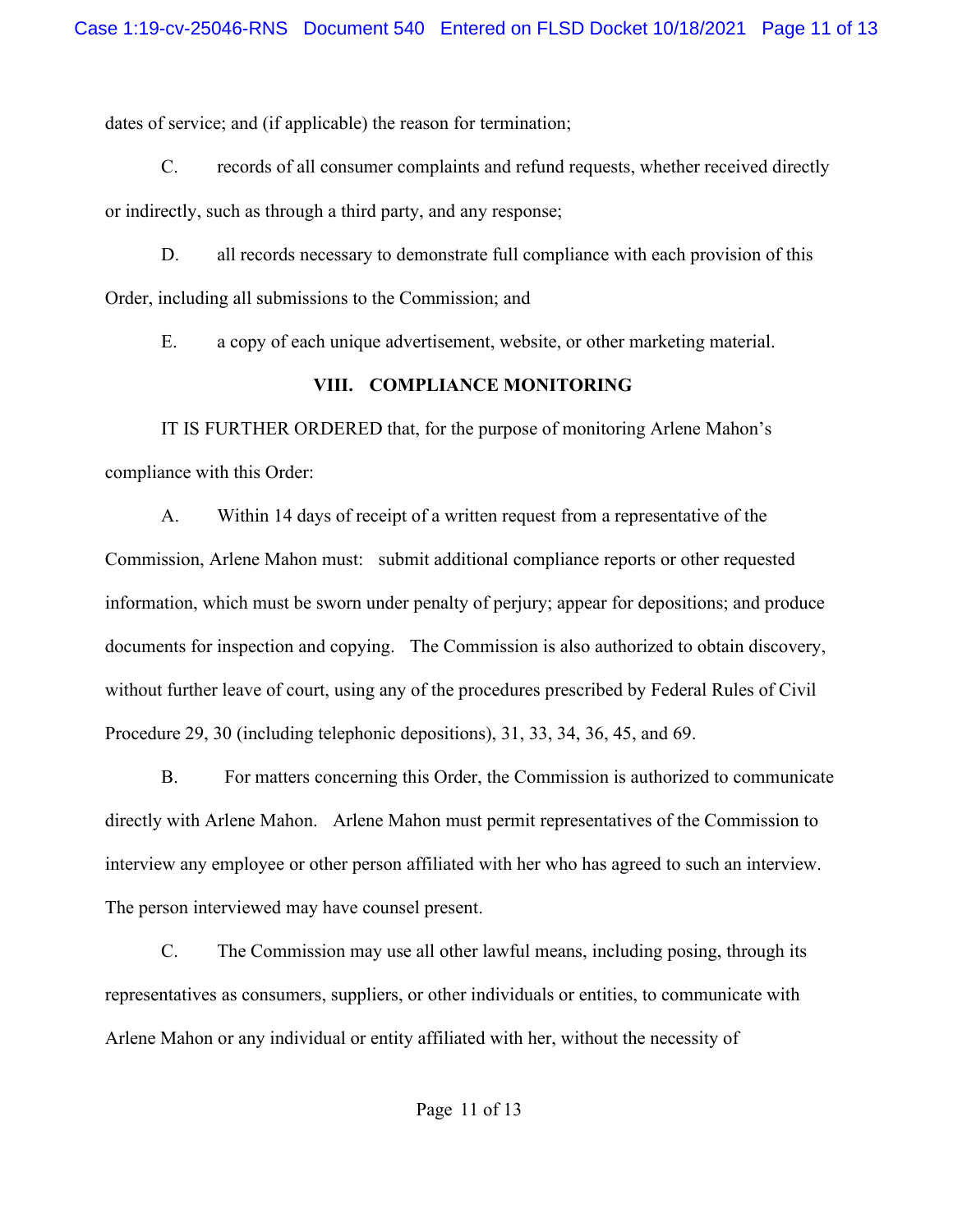identification or prior notice. Nothing in this Order limits the Commission's lawful use of compulsory process, pursuant to Sections 9 and 20 of the FTC Act, 15 U.S.C. §§ 49, 57b-1.

D. Upon written request from a representative of the Commission, any consumer reporting agency must furnish consumer reports concerning Arlene Mahon, pursuant to Section 604(1) of the Fair Credit Reporting Act, 15 U.S.C. §1681b(a)(1).

# **IX. RETENTION OF JURISDICTION**

IT IS FURTHER ORDERED that this Court retains jurisdiction of this matter for purposes of construction, modification, and enforcement of this Order.

**SO ORDERED this**  $\frac{18}{20}$  day of  $\frac{October}{18}$ , 2021.

 $\sim$   $\sim$   $\sim$ ROBERT N. SCOLA, JR.

# UNITED STATES DISTRICT JUDGE

# **SO STIPULATED AND AGREED:**

**FOR PLAINTIFF FEDERAL TRADE COMMISSION:**

 $\sim$ 

Sarah Waldrop, Special Bar No. A5502583 (202) 326-3444; swaldrop@ftc.gov Sana Chaudhry, Special Bar No. A5502350 (202) 326-2679; schaudhry@ftc.gov Christopher Erickson, Special Bar No. A5502434 (202) 326-3671; cerickson@ftc.gov Federal Trade Commission 600 Pennsylvania Ave. NW, CC 9528 Washington, DC 20580 Facsimile: (202) 326-3197 Attorneys for Plaintiff, Federal Trade Commission